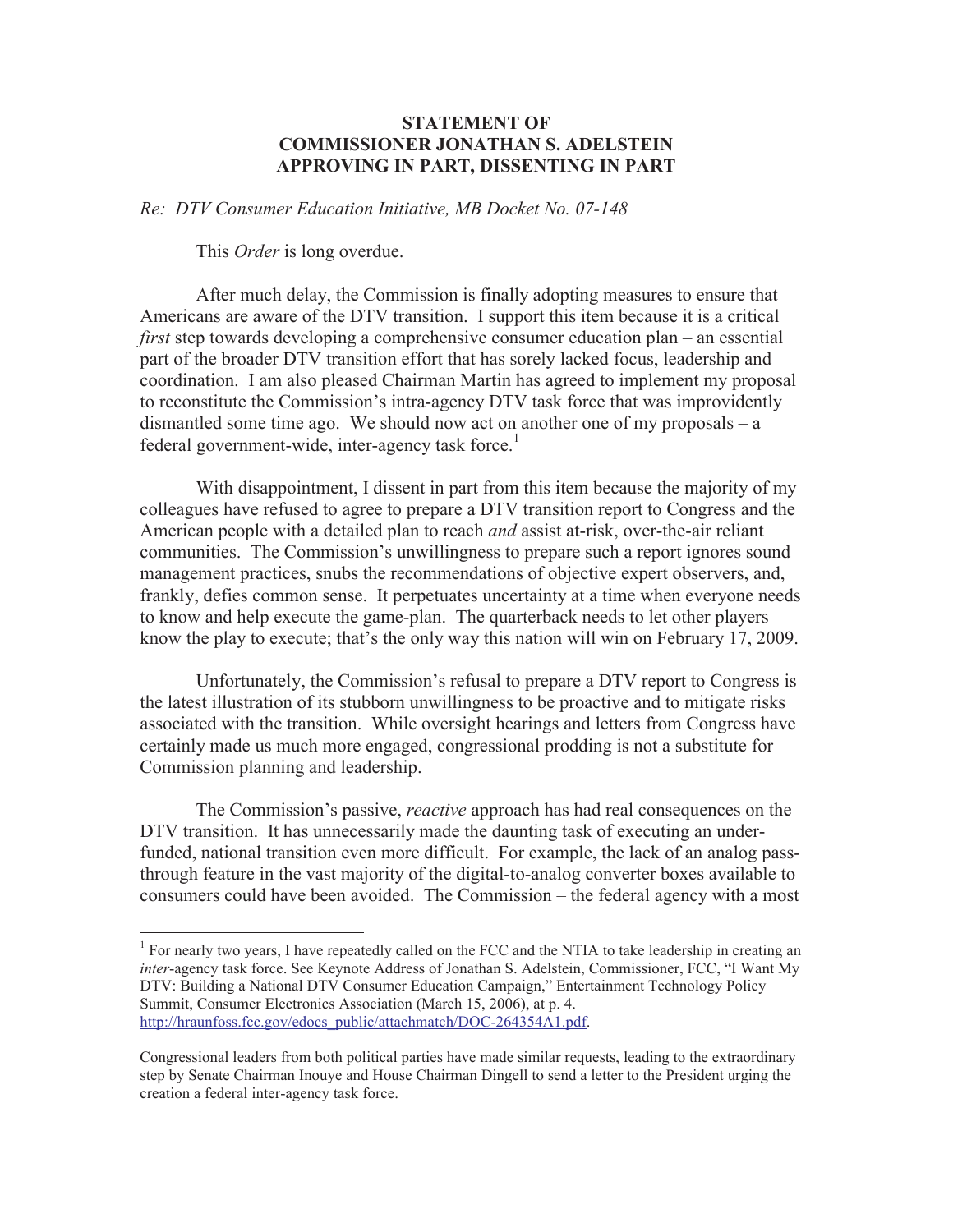talented, skilled staff of experts in communications – should have engaged the National Telecommunication Information Administration (NTIA) and participated in the converter box coupon rulemaking proceeding. The NTIA, the Department of Justice, and the Small Business Administration have participated in Commission proceedings whenever they have had an interest to do so. The Commission should have done the same. Instead of lending its expertise to the process, the Commission equivocated about its leadership role in the DTV transition which resulted in the failure to participate in NTIA's coupon converter box proceeding. The Commission's lack of engagement with NTIA, particularly during the converter box coupon program rulemaking, has truly complicated the DTV transition for television viewers and the entire broadcasting industry, especially the millions of households that rely on Class A, Low Power and analog translator stations.

Our painfully slow action on a comprehensive education effort is yet another illustration of the Commission's stubborn unwillingness to take proactive steps and to mitigate risks associated with the transition. As the Government Accountability Office (GAO) has found, "not having a comprehensive plan for the DTV transition limits the government's ability to measure efforts against planned goals, set milestones, and assess risks<sup>"2</sup>

For nearly two years, I have been calling on this Commission to, among other things, develop "a coordinated, comprehensive public/private campaign to educate the American people" about the benefits of digital broadcasting and the steps households need to take to continue receiving the over-the-air signals of full-power television stations.<sup>3</sup> I urged the Commission to take advantage of the time we had – *and have now lost* – to make the DTV transition a real national priority by developing an outreach and education plan that integrated the efforts of other federal agencies, state, local and tribal governments and permitted private industry and consumer interest organizations to develop their complementary activities. This coordination was, and still is, needed because of the limited federal resources we have to target, reach, inform and assist consumers to make the transition successfully.

After nine months since Congress prodded us to pay more attention to DTV education,<sup>4</sup> today the Commission is finally establishing baseline consumer education standards for broadcasters, cable and direct broadcast satellite operators and other industry regulatees. This *Order* is an important step towards developing a coordinated DTV transition message and national education effort. For instance, we emphasize that

<sup>&</sup>lt;sup>2</sup> "Increased Federal Planning and Risk Management Could Further Facilitate the DTV Transition," U.S. Government Accountability Office, GAO-08-34 (November 2007) at p. 33.

<sup>&</sup>lt;sup>3</sup> Keynote Address of Jonathan S. Adelstein, Commissioner, FCC, "I Want My DTV: Building a National DTV Consumer Education Campaign," at p. 2.

<sup>&</sup>lt;sup>4</sup> This is in sharp contrast to the Commission's urgency to adopt the so-called "viewability," dual carriage order on September 11, 2007. To the surprise of many observers, the Media Bureau circulated a draft order three business days after reply comments were due, and the Commission adopted final rules within three weeks.